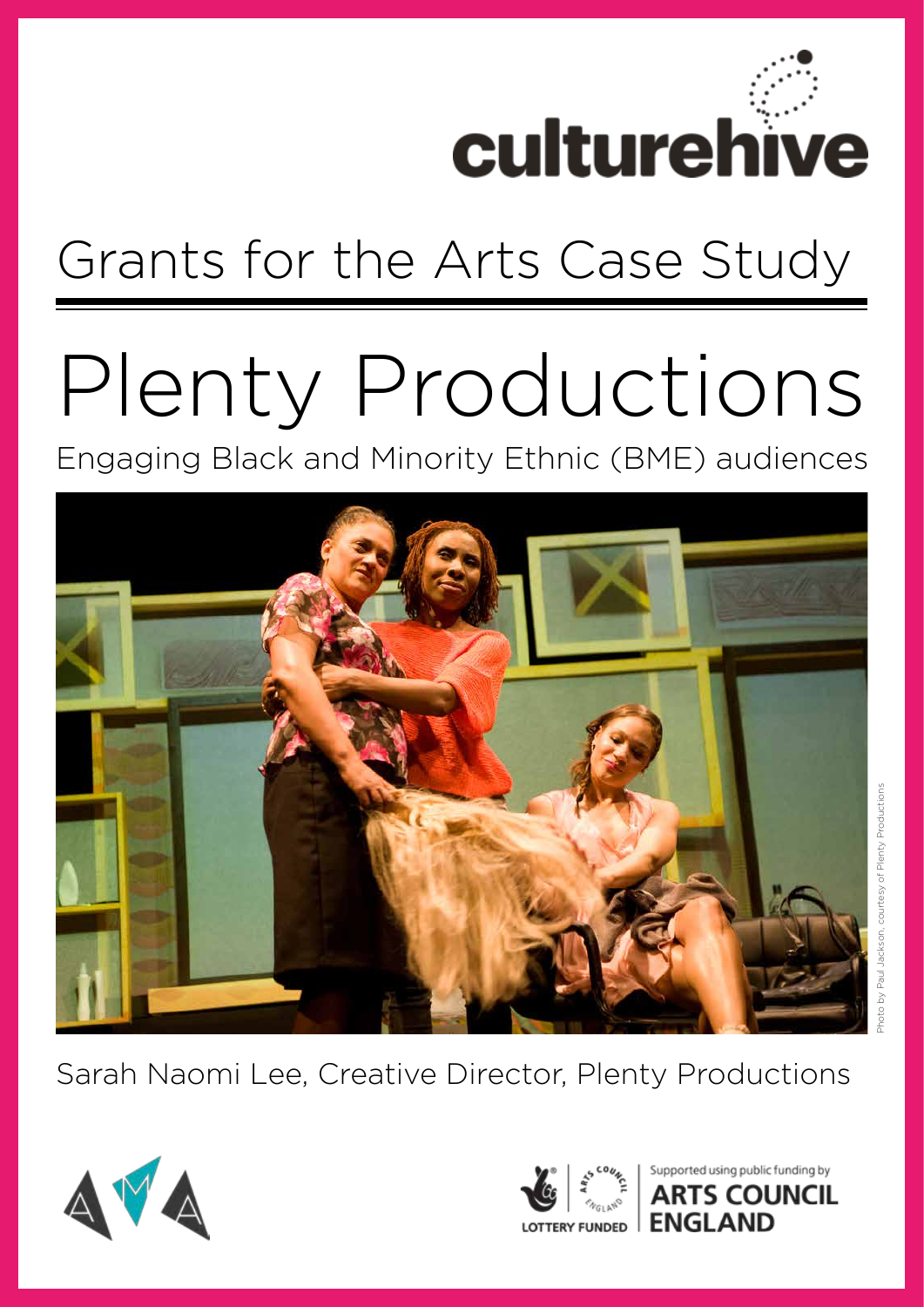### Case Study Introduction What will I learn and is it relevant to me?

#### **Themes...**

- **Diversity**
- Black and Minority Ethnic (BME) audiences
- **Engagement**

#### **Learning...**

- Engaging Black and Minority Ethnic (BME) audiences
- Involving communities in touring productions
- Developing audiences for touring productions

#### **Relevance...**

This case study is relevant to:

- Artists and organisations keen to engage Black and Minority Ethnic (BME) audiences
- Artists and Directors keen to develop community projects into professional touring productions
- Grants for the Arts applicants who want to find out more about funded projects

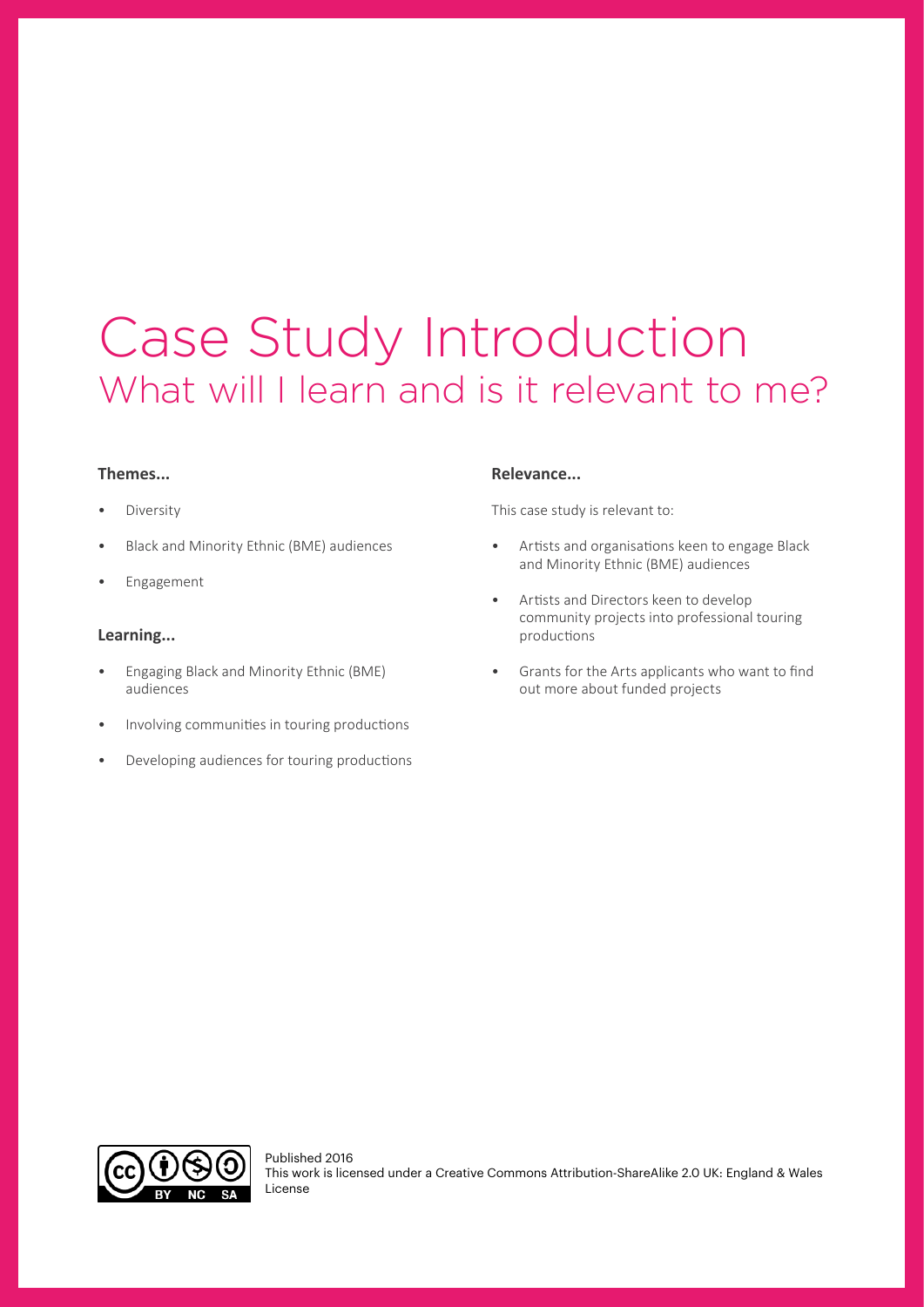#### Plenty Productions Snakes and Ladders

#### **Introducing Plenty Productions**

Plenty Productions is a Brighton-based community interest company formed in 2006. We deliver arts, media and heritage projects, working in close partnership with communities.

We focus in particular (but not exclusively) on black and minority ethnic (BME) communities, which reflects the background and interests of our directors.

#### **Background to Snakes and Ladders**

Snakes and Ladders is a stage play, which grew out of Positive Hair Day\* an oral history project set in a black hairdressers in Brighton.

We had funding from Grants for the Arts in 2011 to work with the community and a director to develop the stories told during Positive Hair Day into a play with rehearsed readings.

The play tells the story of three sisters who are reunited for the first time in five years as one of them prepares to open a salon. As well as retelling some of the stories collected during Positive Hair Day, we incorporated original audio and photos from the tales we uncovered. The performances sold out and the material really resonated with BME audiences.

We wanted to tour the work and Arts Council England suggested that we work with professional actors to take it to the next level. We applied for a second Grants for the Arts project to support a professional tour and accompanying outreach programme.

#### **Touring and outreach**

We identified three locations on the tour, which had significant BME communities and low arts engagement, and concentrated our outreach efforts on those areas.

We researched local BME groups and organisations in Croydon, Tottenham and Crawley. Eight weeks ahead of the performances we went and met communities, ran hair stories workshops, recorded audio to incorporate in performances and talked to people about the show.

In Croydon we ran writing workshops in a black hairdressers. In Crawley we ended up working with the local library. In Tottenham we found a fantastic community of Caribbean elders who, rather than writing, were keen to tell stories and talk about their heritage.

#### **\*About Positive Hair Day**

Positive Hair Day was an oral history project set in the basement of a black hairdressers in Brighton.

For people who are black or mixed race, hair is a massive issue. Plenty Productions created the project to capture stories of growing up and being black or mixed race.

The project was about identity and stories were collected and turned into a stage play.